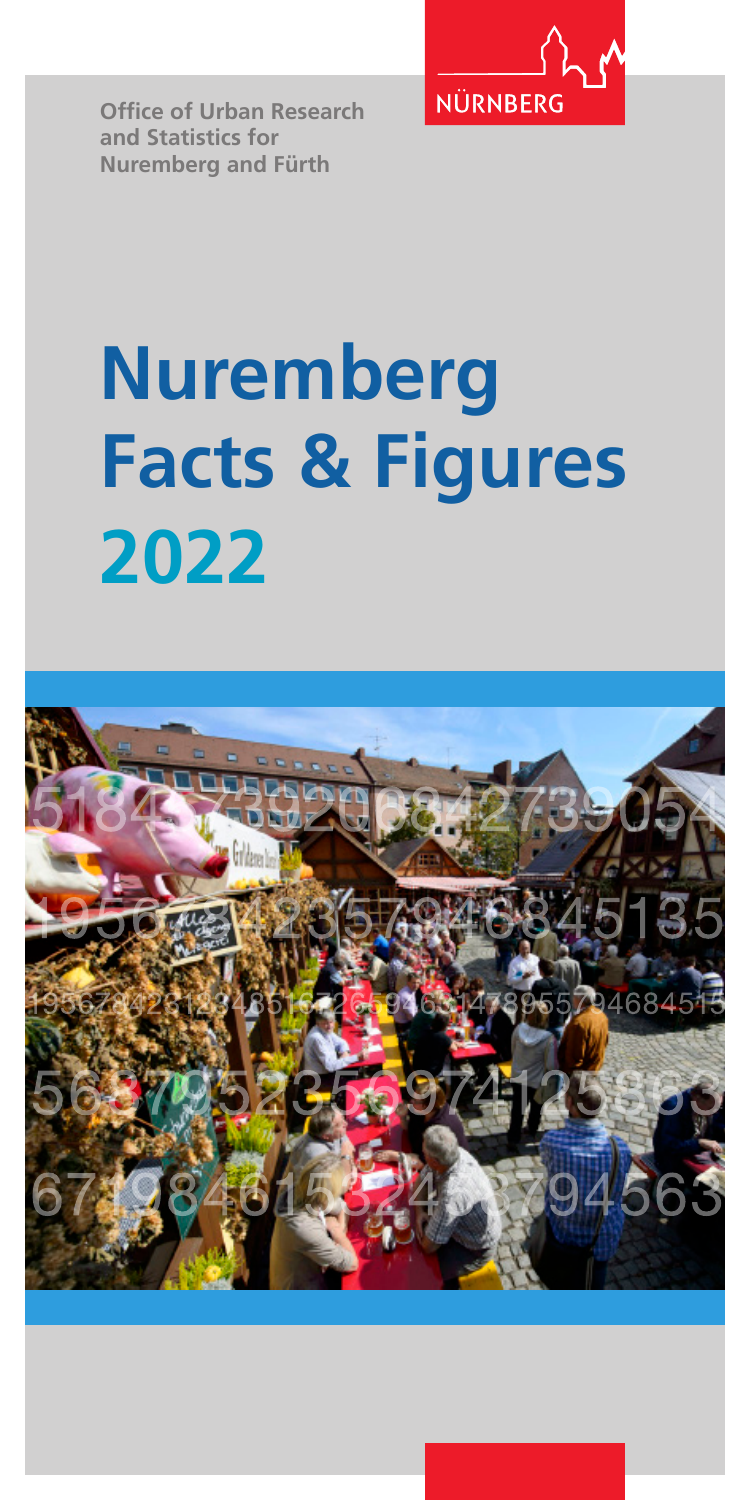| <b>City Area</b>                        |                                                                                                                                    |                      |  |  |  |
|-----------------------------------------|------------------------------------------------------------------------------------------------------------------------------------|----------------------|--|--|--|
| Location:<br>Metres above<br>sea level: | 11°04'43" East, 49°27'20" North <sup>1)</sup><br>main station 309 m, castle hill 352 m,<br>lowest point 284 m, highest point 407 m |                      |  |  |  |
| Expansion:                              | North-South                                                                                                                        | 23.5 km              |  |  |  |
|                                         | East-West                                                                                                                          | 21.4 km              |  |  |  |
| <b>Land Use</b>                         |                                                                                                                                    | 2020                 |  |  |  |
| Surface area:                           |                                                                                                                                    | $186.4 \text{ km}^2$ |  |  |  |
|                                         | Residential areas                                                                                                                  | 18.8%                |  |  |  |
|                                         | Transport                                                                                                                          | 17.6%                |  |  |  |
|                                         | Agriculture                                                                                                                        | 17.2%                |  |  |  |

Woods 15.2 % Industrial/Commercial 10.7 % Leisure and recreation 8.2 %

## Water **1.9** % **Evolution of City Area since 1806**



## **Population Growth since 1431**

km

| Year | <b>Population</b> | Year | <b>Population</b> |
|------|-------------------|------|-------------------|
| 1431 | 22797             | 1946 | 312 338           |
| 1627 | 39 127            | 1956 | 426 858           |
| 1806 | 25 176            | 1972 | 514 976           |
| 1852 | 53 638            | 2000 | 488 400           |
| 1900 | 261 081           | 2010 | 505 664           |
| 1939 | 423 383           | 2020 | 515 543           |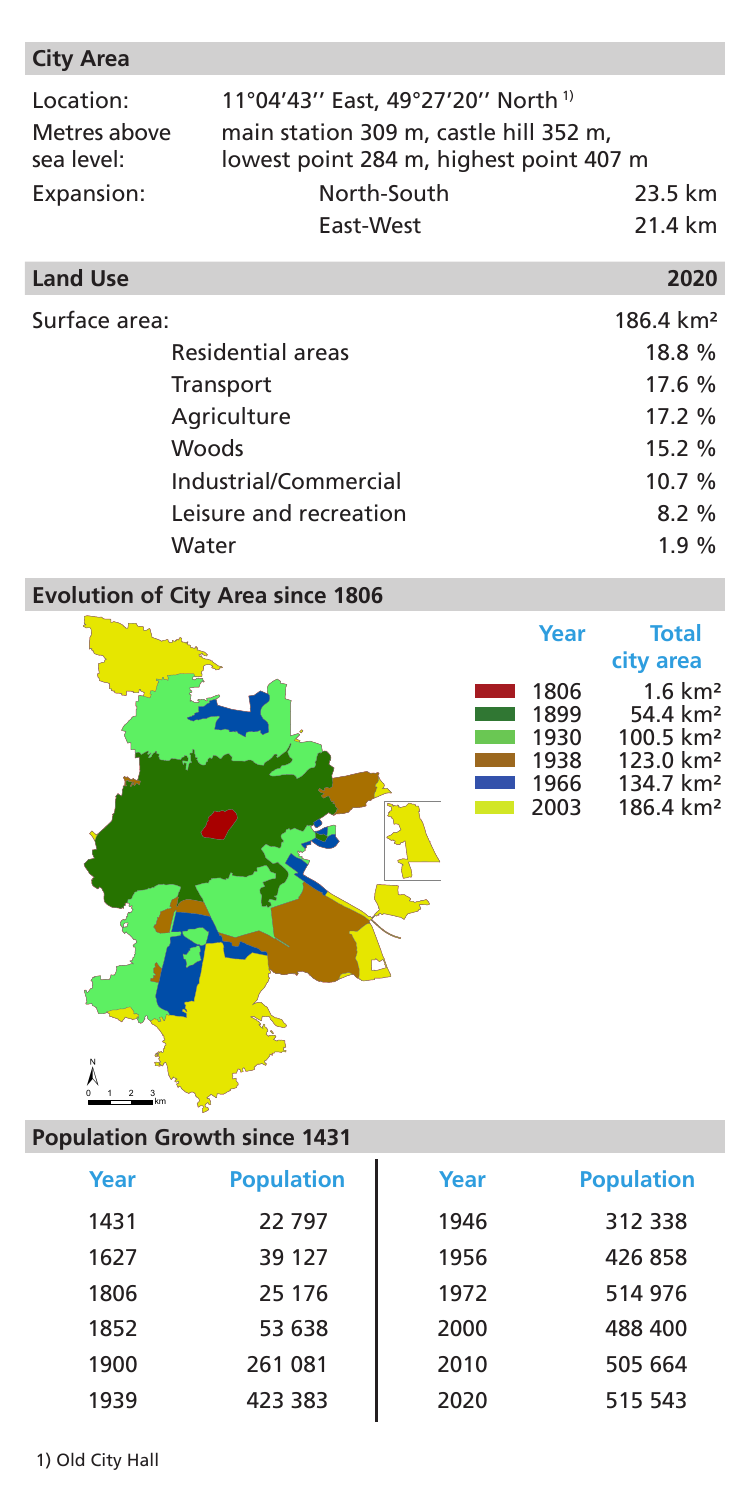## **Political Representation**



2nd Mayoress Prof. Dr. Julia Lehner (CSU) 3rd Mayor Christian Vogel (SPD)

| <b>Twin Cities</b>                   |                                                         |              |  |  |
|--------------------------------------|---------------------------------------------------------|--------------|--|--|
| City                                 | <b>Country</b>                                          | <b>Since</b> |  |  |
| Nice                                 | France                                                  | 1954         |  |  |
| Venice                               | Italy                                                   | 1954         |  |  |
| Kraków                               | Poland                                                  | 1979         |  |  |
| Skopje                               | Republic of North Macedonia                             | 1982         |  |  |
| Glasgow                              | UK - Scotland                                           | 1985         |  |  |
| San Carlos                           | Nicaragua                                               | 1985         |  |  |
| Kharkiv                              | Ukraine                                                 | 1990         |  |  |
| Prague                               | Czech Republic                                          | 1990         |  |  |
| Hadera                               | Israel                                                  | 1995         |  |  |
| Antalya                              | Turkey                                                  | 1997         |  |  |
| Shenzhen                             | China                                                   | 1997         |  |  |
| Atlanta                              | <b>USA</b>                                              | 1998         |  |  |
| Kavala                               | Greece                                                  | 1999         |  |  |
| Córdoba                              | Spain                                                   | 2010         |  |  |
|                                      | Nuremberg International Human Rights Award Laureates    |              |  |  |
| Sergei Adamowitsch Kowaljow (Russia) |                                                         | 1995         |  |  |
|                                      | Abe J. Nathan (Israel) and Khémaïs Chammari (Tunisia)   | 1997         |  |  |
| Fatimata M'Baye (Mauritania)         |                                                         | 1999         |  |  |
| Bishop Samuel Ruíz García (Mexico)   |                                                         | 2001         |  |  |
|                                      | Ibn Abdur Rehman (Pakistan) and Teesta Setalvad (India) | 2003         |  |  |
| Tamara Chikunova (Uzbekistan)        |                                                         | 2005         |  |  |
| Eugénie Musayidire (Rwanda)          |                                                         | 2007         |  |  |
| Abdolfattah Soltani (Iran)           |                                                         | 2009         |  |  |
| Hollman Morris (Colombia)            |                                                         | 2011         |  |  |
| Kasha Jacqueline Nabagesera (Uganda) |                                                         | 2013         |  |  |
| Amirul Haque Amin (Bangladesh)       |                                                         | 2015         |  |  |
| Group Caesar (Syria)                 |                                                         | 2017         |  |  |
| Rodrigo Mundaca (Chile)              |                                                         | 2019         |  |  |
| Sayragul Sauytbay (China)<br>2021    |                                                         |              |  |  |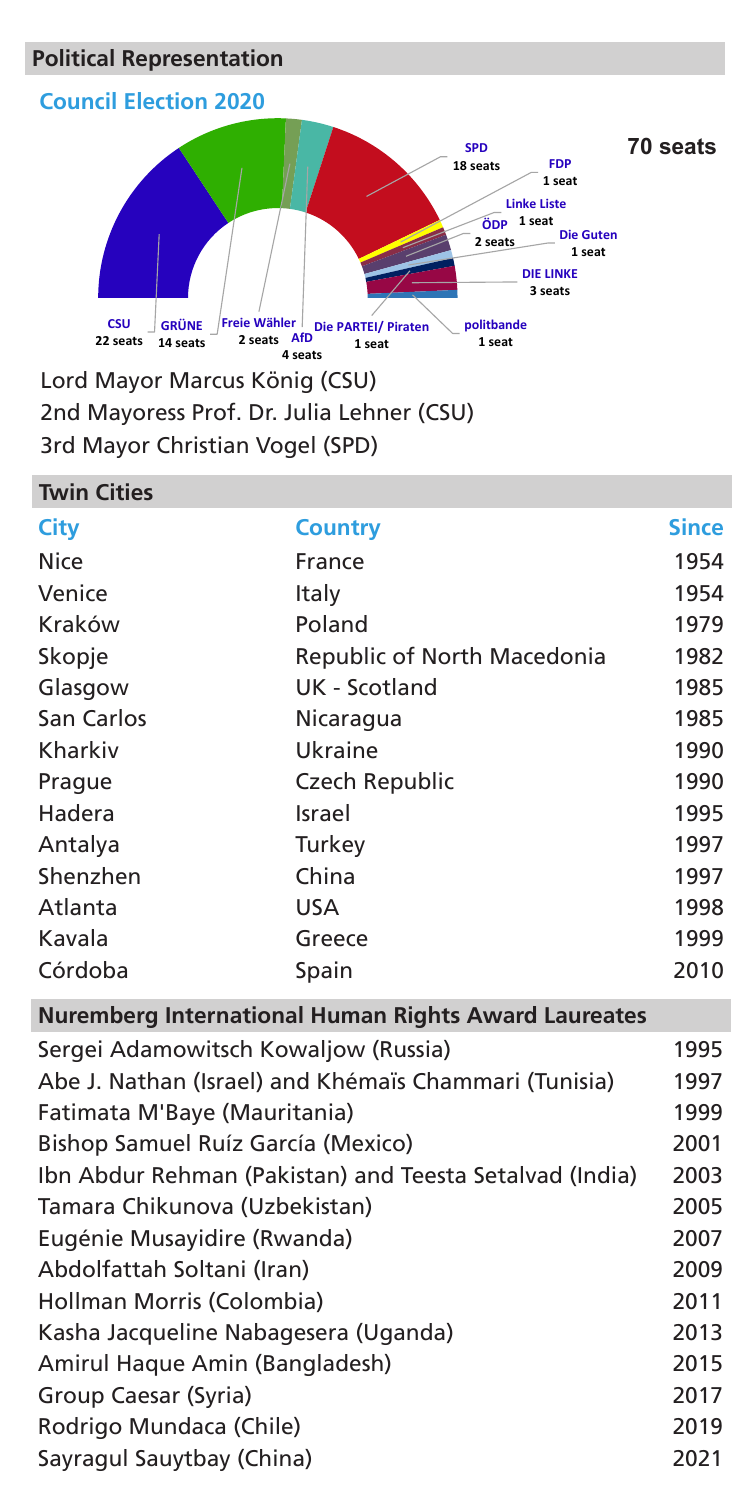| Population Structure <sup>2)</sup>                         |              | 2017 | 2021            |
|------------------------------------------------------------|--------------|------|-----------------|
| Eligible residents                                         |              |      | 539 970 537 445 |
| Including residents at principal residence 532 194 530 222 |              |      |                 |
| Percentage of population                                   |              |      |                 |
| By gender                                                  | 49.2         | 49.4 |                 |
|                                                            | Female       | 50.8 | 50.6            |
| By marital status $(18+)$                                  | Unmarried    | 34.4 | 35.1            |
|                                                            | Married      | 47.7 | 47.2            |
|                                                            | Widowed      | 7.7  | 7.5             |
|                                                            | Divorced     | 10.2 | 10.3            |
| By religious affiliation including Protestant              |              | 26.7 | 23.8            |
|                                                            | Catholic     | 24.2 | 21.6            |
| By age                                                     | Under 6      | 5.5  | 5.5             |
|                                                            | $6 - 14$     | 7.3  | 7.5             |
|                                                            | $15 - 24$    | 11.1 | 10.5            |
|                                                            | 25-34        | 16.1 | 15.7            |
|                                                            | 35-64        | 40.4 | 40.8            |
|                                                            | 65-74        | 9.3  | 9.5             |
|                                                            | 75 and older | 10.5 | 10.5            |

## **Population by Age and Migration Background 2021**



Quelle: Einwohnermelderegister, MigraPro Amt für Stadtforschung und Statistik für Nürnberg und Fürth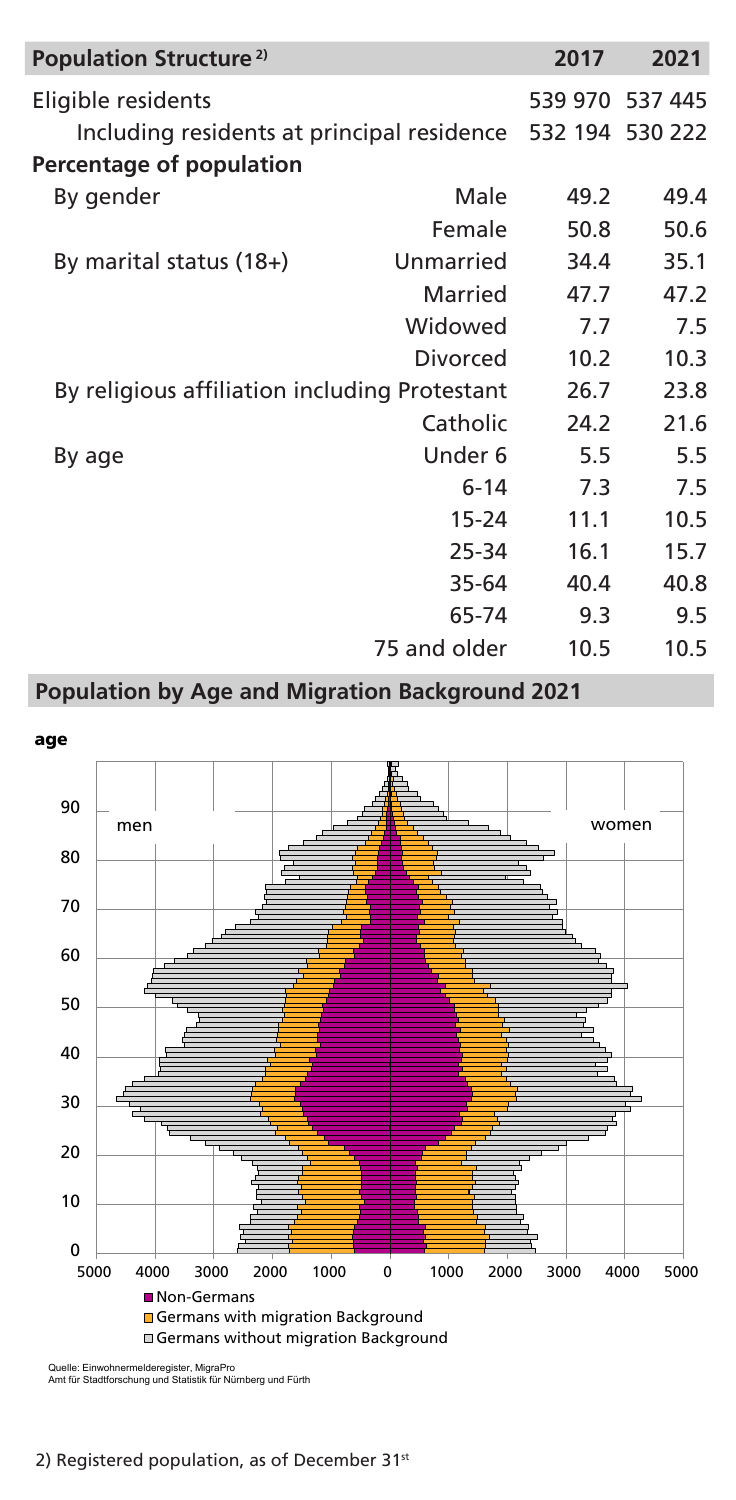| <b>Population Structure</b> |                                                                     | 2017          | 2021    |  |  |  |  |
|-----------------------------|---------------------------------------------------------------------|---------------|---------|--|--|--|--|
|                             | <b>Resident Population by Nationality</b>                           |               |         |  |  |  |  |
| German (%)                  |                                                                     | 77.4          | 75.4    |  |  |  |  |
| Non-German (%)              |                                                                     | 22.6          | 24.6    |  |  |  |  |
| Total of countries          |                                                                     | 162           | 166     |  |  |  |  |
|                             | Residents with migration background (%)                             | 45.1          | 47.7    |  |  |  |  |
|                             | <b>Non-Germans by Nationality (%)</b>                               |               |         |  |  |  |  |
|                             | EU member states (EU-28)                                            | 47.5          | 47.0    |  |  |  |  |
|                             | Including Romania                                                   | 9.8           | 11.4    |  |  |  |  |
|                             | Greece                                                              | 9.5           | 9.0     |  |  |  |  |
|                             | Italy                                                               | 5.6           | 5.0     |  |  |  |  |
|                             | Poland                                                              | 4.7           | 4.1     |  |  |  |  |
|                             | Croatia                                                             | 4.2           | 4.6     |  |  |  |  |
| Turkey                      |                                                                     | 14.2          | 12.3    |  |  |  |  |
| Iraq                        |                                                                     | 3.7           | 3.6     |  |  |  |  |
| Ukraine                     |                                                                     | 3.5           | 3.0     |  |  |  |  |
| Syria                       |                                                                     | 3.4           | 4.4     |  |  |  |  |
| Households <sup>3)</sup>    |                                                                     | 2017          | 2021    |  |  |  |  |
| Total                       |                                                                     | 282 589       | 282 892 |  |  |  |  |
| viz.                        | 1-person $(\%)$                                                     | 50.1          | 50.4    |  |  |  |  |
|                             | 2-person $(\%)$                                                     | 28.1          | 27.6    |  |  |  |  |
|                             | 3 or more persons (%)                                               | 21.9          | 22.0    |  |  |  |  |
|                             | With children (%)                                                   | 17.6          | 17.9    |  |  |  |  |
|                             | Single parent households (%)                                        | 4.0           | 3.9     |  |  |  |  |
|                             | <b>Population Movements<sup>4)</sup></b>                            | 2017          | 2021    |  |  |  |  |
| <b>Births</b>               |                                                                     | 5482          | 5452    |  |  |  |  |
| Deaths                      |                                                                     | 5875          | 6 3 6 9 |  |  |  |  |
|                             | Immigration to Nuremberg                                            | 38 895        | 30 414  |  |  |  |  |
|                             | <b>Emigration from Nuremberg</b>                                    | 36 332        | 32 782  |  |  |  |  |
|                             | Internal migration within Nuremberg                                 | 39 691        | 34 944  |  |  |  |  |
| <b>Marriages</b>            |                                                                     | 2 4 2 4       | 1835    |  |  |  |  |
|                             | <b>Migration Fluctuations</b><br>with<br>with                       | with          |         |  |  |  |  |
|                             | respect to<br>respect to                                            | respect to    |         |  |  |  |  |
| 4 000                       | total<br>Bavaria<br>Germany                                         | Abroad        |         |  |  |  |  |
| 3 000                       |                                                                     |               |         |  |  |  |  |
| 2 000<br>1 000              |                                                                     |               |         |  |  |  |  |
| 0                           |                                                                     |               |         |  |  |  |  |
| -1 000<br>$-2000$           |                                                                     |               |         |  |  |  |  |
| $-3000$                     |                                                                     |               |         |  |  |  |  |
| $-4000$                     | ■ 2017<br>2018<br>■2019                                             | ■2020<br>2021 |         |  |  |  |  |
|                             | 3) Household generation using HHGen<br>4) 2017: partly figures from |               |         |  |  |  |  |

4) 2017: partly figures from<br>Bavarian State Office for Statistics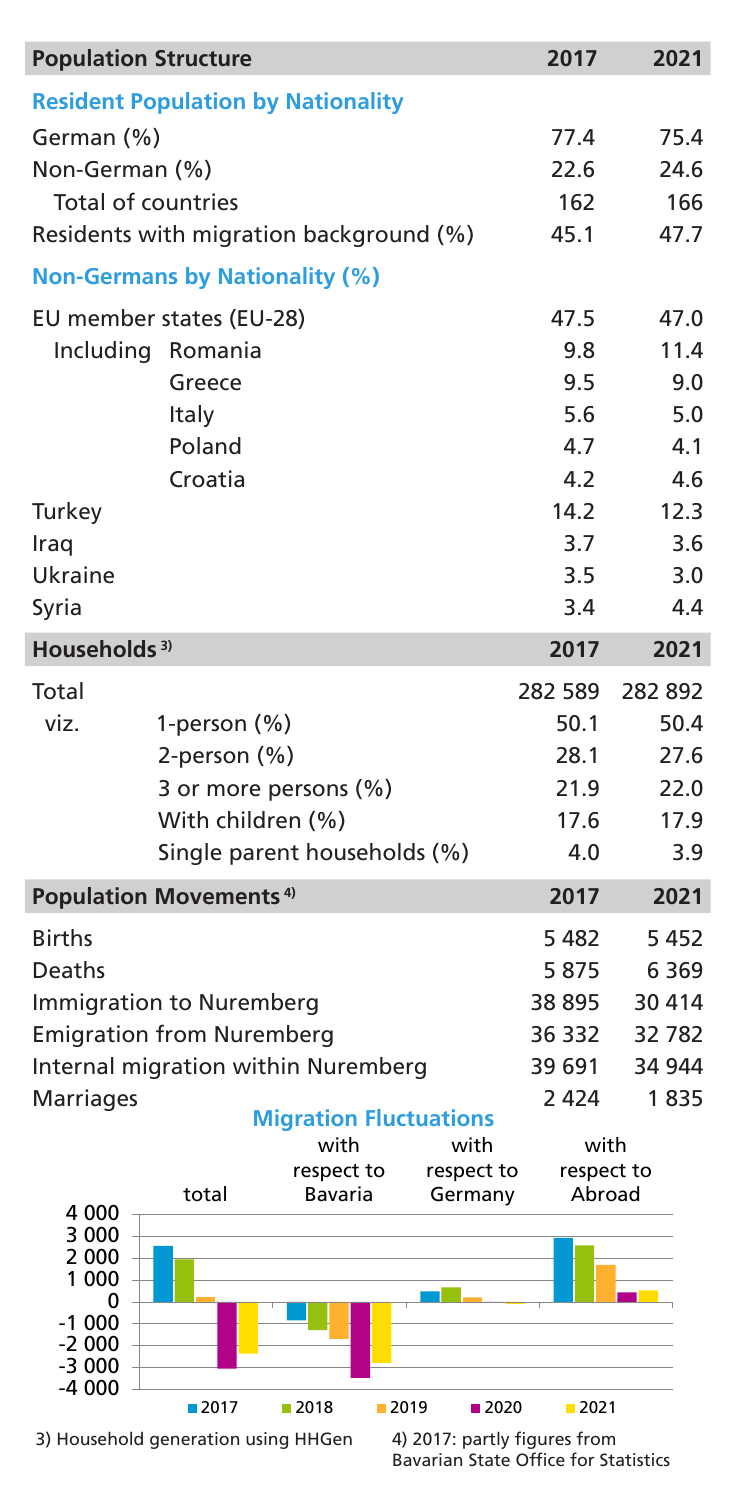## **Education**

| <b>General Education 2020/2021</b>                                                        | Number of<br>schools                    | Number of<br><b>students</b>        |
|-------------------------------------------------------------------------------------------|-----------------------------------------|-------------------------------------|
| Grundschule (grades 1 to 4)                                                               | 58                                      | 16 764                              |
| Mittel- und Hauptschule (grades 5<br>to $9 +$ voluntary 10th grade)                       | 28                                      | 8 5 1 4                             |
| Förderschule (school for pupils with<br>special needs; grades 1 to 10)                    | 15                                      | 2 882                               |
| Realschule (grades 5 to 10)                                                               | 12                                      | 6586                                |
| Gymnasium (grades 5 to 13)                                                                | 17                                      | 12 132                              |
| Other schools (grades 5 to 13)                                                            | 2                                       | 1 0 6 7                             |
| Abendrealschule, Abendgymnasium and Kol-<br>leg (secondary evening schools, 1 to 4 years) | 3                                       | 675                                 |
| <b>Vocational Education 2020/2021</b>                                                     | <b>Number of</b><br>schools             | <b>Number of</b><br><b>students</b> |
| <b>Berufsschule</b><br>(part-time vocational school;<br>1 to 3.5 years; grades 10 to 12)  | 14                                      | 16619                               |
| Berufsfachschule<br>(full-time vocational school;<br>1 to 3 years; grades 10 to 12)       | 57                                      | 4012                                |
| Other vocational schools                                                                  | 26                                      | 5951                                |
| <b>Higher Education 2020/2021</b>                                                         | <b>Number of</b><br><b>institutions</b> | Number of<br><b>students</b>        |
| <b>Colleges of Applied Sciences</b>                                                       | 2                                       | 14 2 3 9                            |
| Academies of Art and of Music                                                             | $\overline{2}$                          | 745                                 |
| University                                                                                | 1                                       | 10 114                              |
| <b>Nuremberg Centre for Adult Education</b>                                               |                                         | 2021                                |
| Lessons (45 min. periods)                                                                 |                                         | 60 121                              |
| Occupancy                                                                                 |                                         | 44 199                              |
| <b>Nuremberg Public Library</b>                                                           |                                         | 2021                                |
| Active accounts <sup>5)</sup>                                                             |                                         | 37 751                              |
| Library visits                                                                            |                                         | 331 156                             |
| Media inventory <sup>6)</sup>                                                             |                                         | 673 430                             |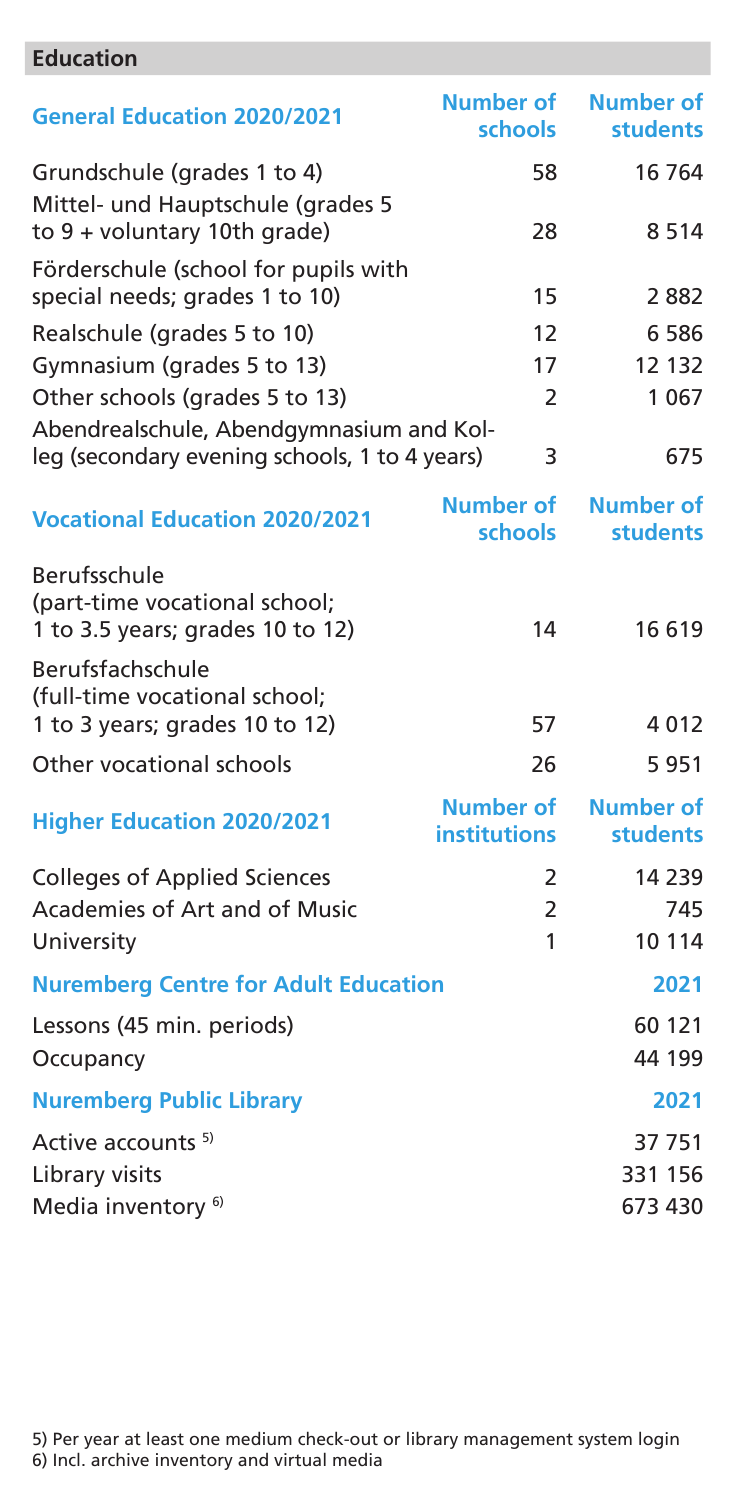| <b>Culture and Sport</b>                     |                                                |                                       | 2021            |
|----------------------------------------------|------------------------------------------------|---------------------------------------|-----------------|
| <b>Cultural Facilities/</b><br><b>Venues</b> |                                                | <b>Performances/</b><br><b>Events</b> | <b>Visitors</b> |
|                                              | State Theatre Nuremberg <sup>7)</sup>          | 237                                   | 22 0 24         |
| Meistersingerhalle                           |                                                | 279                                   | 43 175          |
| Stadium                                      |                                                | 141                                   | 154 849         |
| Including:                                   | special/third-party events                     | 45                                    | 23 463          |
|                                              | football matches 1. FCN                        | 21                                    | 130 305         |
| Arena                                        |                                                | 67                                    | 85 528          |
| Nuremberg Zoo                                |                                                |                                       | 732 837         |
| City museums                                 |                                                |                                       | 174 927         |
| Including:                                   | <b>Toy Museum</b>                              |                                       | 29 747          |
|                                              | Albrecht Dürer's House                         |                                       | 25 374          |
|                                              | City Museum Fembohaus                          |                                       | 8859            |
|                                              | Germanisches Nationalmuseum                    |                                       | 99 338          |
|                                              | Deutsches Museum Nuremberg                     |                                       | 41 568          |
| <b>DB Museum</b>                             |                                                |                                       | 52 263          |
|                                              | <b>Museum of Communication</b>                 |                                       | 33 140          |
|                                              | Neues Museum - State Museum for Art and Design |                                       | 25 297          |
| <b>Imperial Castle</b>                       |                                                |                                       | 52 301          |
| Cinemas                                      |                                                |                                       | 553 983         |
|                                              |                                                |                                       |                 |



| <b>Health</b>               |                                                               | 2020 |
|-----------------------------|---------------------------------------------------------------|------|
| <b>Hospitals</b>            | 16                                                            |      |
| Hospital beds               | 3 5 6 2                                                       |      |
| Doctors in hospitals        | 1438                                                          |      |
| Doctors in private practice | 1448                                                          |      |
|                             | Of which General practitioners                                | 244  |
|                             | <b>Specialists</b><br>doctors without a field description and | 1072 |
|                             | employed doctors                                              | 132  |
| Dentists                    | 389                                                           |      |
| Public pharmacies           |                                                               | 118  |
| 7) Season 2020/21           |                                                               |      |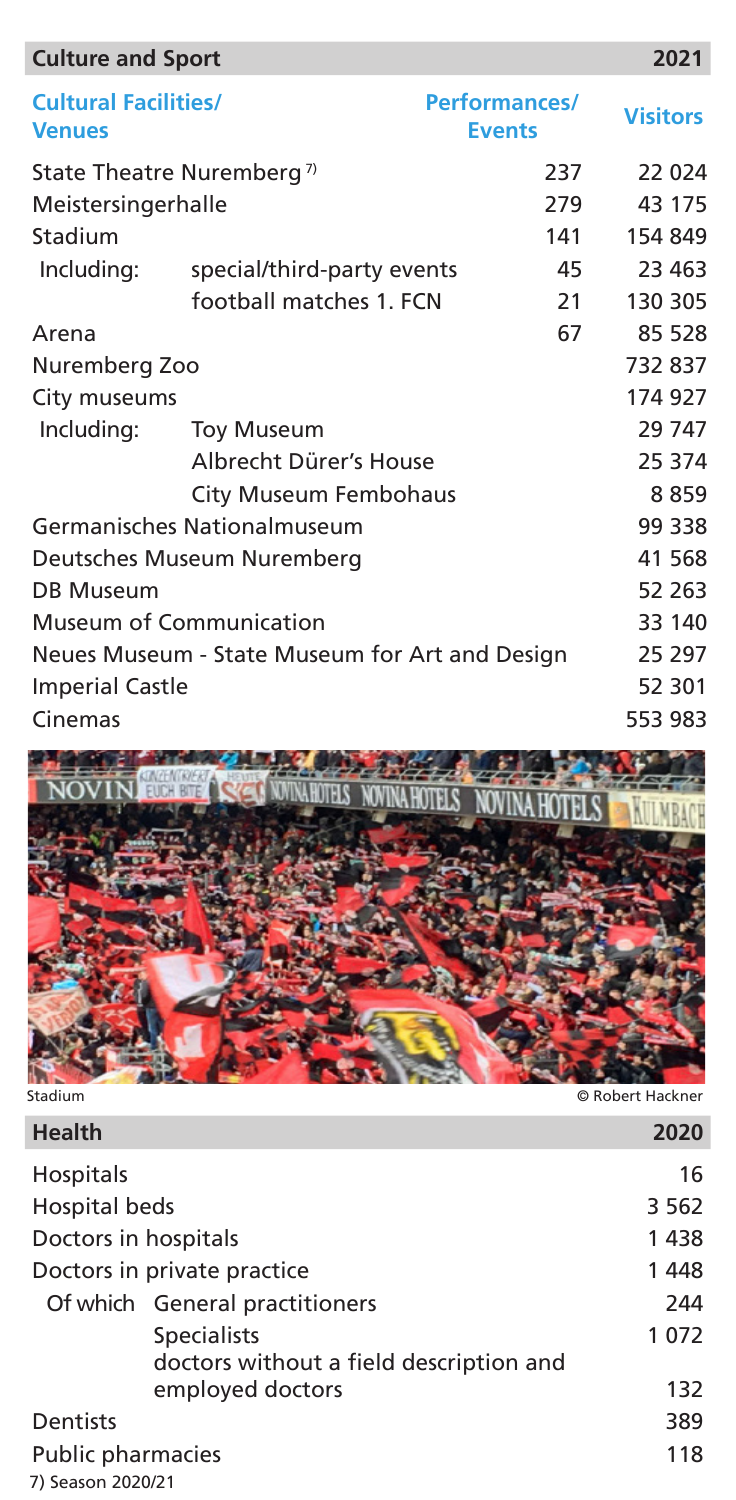| <b>Children's Day Care Centres</b>                             |  |      |  |  |  |            |                                       |                |      |      |   |                 |      |  | 2021                       |
|----------------------------------------------------------------|--|------|--|--|--|------------|---------------------------------------|----------------|------|------|---|-----------------|------|--|----------------------------|
| For children under the age of 3 years                          |  |      |  |  |  |            |                                       |                |      |      |   |                 |      |  | 12                         |
| For children aged 2 to 7 years (excluding school children)     |  |      |  |  |  |            |                                       |                |      |      |   |                 |      |  | 147                        |
| For children aged 5 to 13 years (only school children)         |  |      |  |  |  | 83         |                                       |                |      |      |   |                 |      |  |                            |
| With children of all age groups                                |  |      |  |  |  |            |                                       |                |      |      |   |                 |      |  | 230                        |
| <b>Children in Day Care by Age Groups</b>                      |  |      |  |  |  |            |                                       |                |      |      |   |                 |      |  |                            |
| Under 3 years                                                  |  |      |  |  |  |            |                                       |                |      |      |   |                 |      |  | 3 984                      |
| 3 to 5 years                                                   |  |      |  |  |  |            |                                       |                |      |      |   |                 |      |  | 12870                      |
| 6 to 10 years                                                  |  |      |  |  |  |            |                                       |                |      |      |   |                 |      |  | 10 528                     |
| 11 to 13 years                                                 |  |      |  |  |  |            |                                       |                |      |      |   |                 |      |  | 222                        |
| <b>Care for Elderly People</b>                                 |  |      |  |  |  |            |                                       |                |      |      |   |                 |      |  | 2020                       |
| <b>Nursing facilities</b>                                      |  |      |  |  |  |            | Number 42                             |                |      |      |   | <b>Capacity</b> |      |  | 4 2 1 5                    |
| Residents of nursing facilities                                |  |      |  |  |  |            |                                       |                |      |      |   |                 |      |  | 3 699                      |
| Staff                                                          |  |      |  |  |  |            |                                       |                |      |      |   |                 |      |  | 3 3 6 9                    |
| Including work part-time                                       |  |      |  |  |  |            |                                       |                |      |      |   |                 |      |  | 1877                       |
| <b>Social Security</b>                                         |  |      |  |  |  |            |                                       |                |      |      |   |                 |      |  |                            |
| <b>Basic Social Security Benefits for Job-seekers (SGB II)</b> |  |      |  |  |  |            |                                       |                |      |      |   |                 |      |  | <b>June 2021</b>           |
| Recipients of Unemployment Benefit II                          |  |      |  |  |  |            |                                       |                |      |      |   |                 |      |  | 29 633                     |
| Recipients of "Social Money" (children and handicapped)        |  |      |  |  |  |            |                                       |                |      |      |   |                 |      |  | 10 804                     |
| <b>Recipients of Social Benefits (SGB XII)</b>                 |  |      |  |  |  |            |                                       |                |      |      |   |                 |      |  | 2020                       |
| Regular subsistence payments                                   |  |      |  |  |  |            |                                       |                |      |      |   |                 |      |  | 1 5 9 0                    |
| Basic security payments in old age and in cases of             |  |      |  |  |  |            |                                       |                |      |      |   |                 |      |  |                            |
| reduced earning capacity                                       |  |      |  |  |  |            |                                       |                |      |      |   |                 |      |  | 10 510                     |
| Assistance in special situations (benefits according to        |  |      |  |  |  |            |                                       |                |      |      |   |                 |      |  |                            |
| chapters 5 to 9 of SGB XII) 8)                                 |  |      |  |  |  |            |                                       |                |      |      |   |                 |      |  | 4075                       |
| <b>Labour Market</b>                                           |  |      |  |  |  |            |                                       |                |      |      |   |                 |      |  | <b>Annual Average 2021</b> |
|                                                                |  |      |  |  |  |            |                                       | <b>Germany</b> |      |      |   |                 |      |  | <b>Bavaria Nuremberg</b>   |
| Unemployment rate (%)                                          |  |      |  |  |  |            |                                       |                | 5.7  |      |   |                 | 3.5  |  | 6.1                        |
| Unemployed persons                                             |  |      |  |  |  |            |                                       | 2 613 489      |      |      |   | 262 186         |      |  | 18 247                     |
| viz.                                                           |  |      |  |  |  | Female (%) |                                       |                | 44.3 |      |   |                 | 44.4 |  | 45.0                       |
|                                                                |  |      |  |  |  |            | Non-German (%)                        |                | 30.3 |      |   |                 | 31.3 |  | 44.3                       |
|                                                                |  |      |  |  |  |            |                                       |                |      |      |   |                 |      |  |                            |
| 8 %                                                            |  |      |  |  |  |            | <b>Unemployment Rate in Nuremberg</b> |                |      |      |   |                 |      |  |                            |
|                                                                |  |      |  |  |  |            |                                       |                |      |      |   |                 |      |  |                            |
|                                                                |  |      |  |  |  |            |                                       |                |      |      |   |                 |      |  |                            |
| 6 %                                                            |  |      |  |  |  |            |                                       |                |      |      |   |                 |      |  |                            |
|                                                                |  |      |  |  |  |            |                                       |                |      |      |   |                 |      |  |                            |
| 4 %                                                            |  |      |  |  |  |            |                                       |                |      |      |   |                 |      |  |                            |
|                                                                |  |      |  |  |  |            |                                       |                | 2    |      | 4 |                 | 2    |  |                            |
|                                                                |  | 2018 |  |  |  | 2019       |                                       |                |      | 2020 |   |                 | 2021 |  |                            |
|                                                                |  |      |  |  |  |            | end of quarter                        |                |      |      |   |                 |      |  |                            |

 8) From 2020, the integration assistance for disabled people was transferred to Part 2 of the Ninth Book of the Social Code. Comparability with the data from previous years is therefore only possible to a limited extent.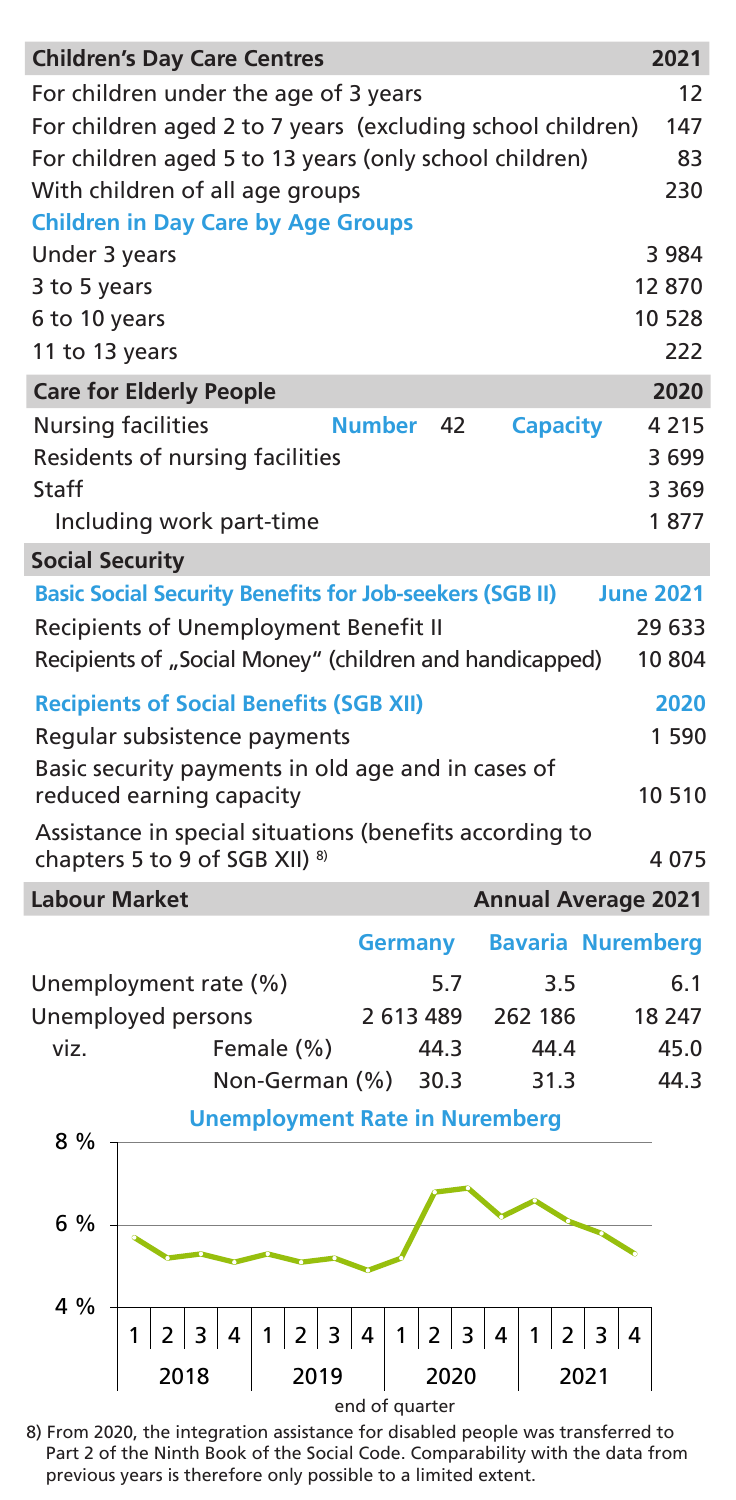| Employment <sup>9)</sup> |                        | <b>June 2017</b>             | <b>June 2021</b>                                                                                                                 |         |
|--------------------------|------------------------|------------------------------|----------------------------------------------------------------------------------------------------------------------------------|---------|
| <b>Employees</b>         |                        |                              | 305 674                                                                                                                          | 312 129 |
| viz.                     | Female                 |                              | 140 665                                                                                                                          | 142 657 |
|                          | Apprentices            |                              | 12 459                                                                                                                           | 11 934  |
| 57.5%                    | 0.5%<br>19.5%<br>22.5% | Production<br>Other services | <b>Employment by Economic Sector June 2021</b><br>Agriculture and forestry, fisheries<br>Commerce, hotel and catering, transport |         |
|                          |                        |                              | 304 F                                                                                                                            |         |

| <b>Economy</b>                                        | 2015      | 2019      |
|-------------------------------------------------------|-----------|-----------|
| Gross value added (million $\epsilon$ )<br>Including: | 24 683    | 29 0 90   |
| Production sector (%)                                 | 21.8      | 22.6      |
| Service sector (%)                                    | 78.1      | 77.3      |
| Gross domestic product per employee $(\epsilon)$      | 71 768    | 80 169    |
| <b>Exhibition Centre 10)</b>                          | 2017      | 2021      |
| <b>Visitors</b><br>Including:                         | 991 382   | 180 772   |
| Consumenta                                            | 187 801   | 68 0 20   |
| Leisure Fair Nuremberg                                | 115 748   | 0         |
| International Toy Fair                                | 72 885    | 0         |
| World Organic Trade Fair / VIVANESS                   | 51 453    | 0         |
| Tourism <sup>11)</sup>                                | 2017      | 2021      |
| Lodging establishments                                | 149       | 147       |
| <b>Beds</b>                                           | 18 650    | 20 180    |
| Guests                                                | 1863 181  | 796 073   |
| Including from abroad                                 | 604 778   | 164 847   |
| Overnight stays                                       | 3 326 525 | 1 496 915 |
| Including from abroad                                 | 1 132 393 | 318735    |

## **Guests from Abroad 2021**



 9) Only employees liable for social security contributions; job location Nuremberg 10) No meaningful results available because of pandemic in 2021

11) Lodging establishments and beds as of December 31st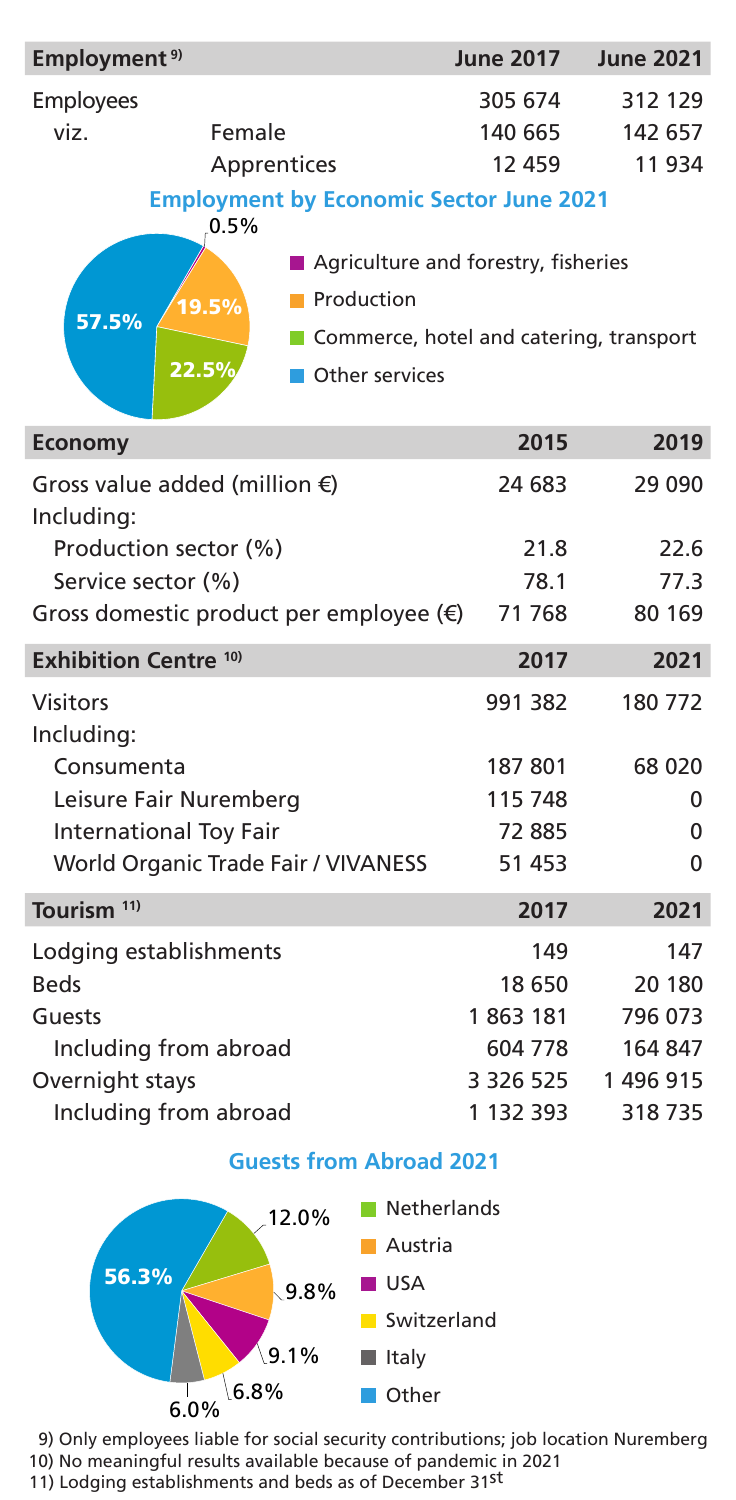| <b>Construction and Housing</b>          |                                        | 2017    | 2020    |
|------------------------------------------|----------------------------------------|---------|---------|
|                                          | <b>Newly Completed Buildings</b>       |         |         |
| Residential buildings                    |                                        | 438     | 211     |
| Including:                               | 301                                    | 123     |         |
| <b>Residential units</b>                 |                                        | 2 1 9 0 | 1 544   |
| <b>Housing Stock</b>                     |                                        |         |         |
| Residential buildings                    |                                        | 71 365  | 71 944  |
| Including:                               | one-family and<br>two-family houses    | 47 381  | 47 688  |
|                                          | apartment buildings                    | 23 805  | 24 062  |
|                                          | Apartments in residential buildings    | 269 232 | 273 188 |
| Including:                               | in one-family and<br>two-family houses | 53 374  | 53 660  |
|                                          | in apartment buildings                 | 209 689 | 213 012 |
| Floor space per person (m <sup>2</sup> ) |                                        | 39.2    | 39.9    |
| Residents per apartment                  |                                        | 2.0     | 1.9     |
| <b>Rent Before Utilities</b>             |                                        |         |         |

Average net rent for privately financed apartments exclusive of heating (€ per m²)



## **Heating 12)**

Modes of heating in residential buildings

## **Proportions in %**



12) based on results of 2019 household survey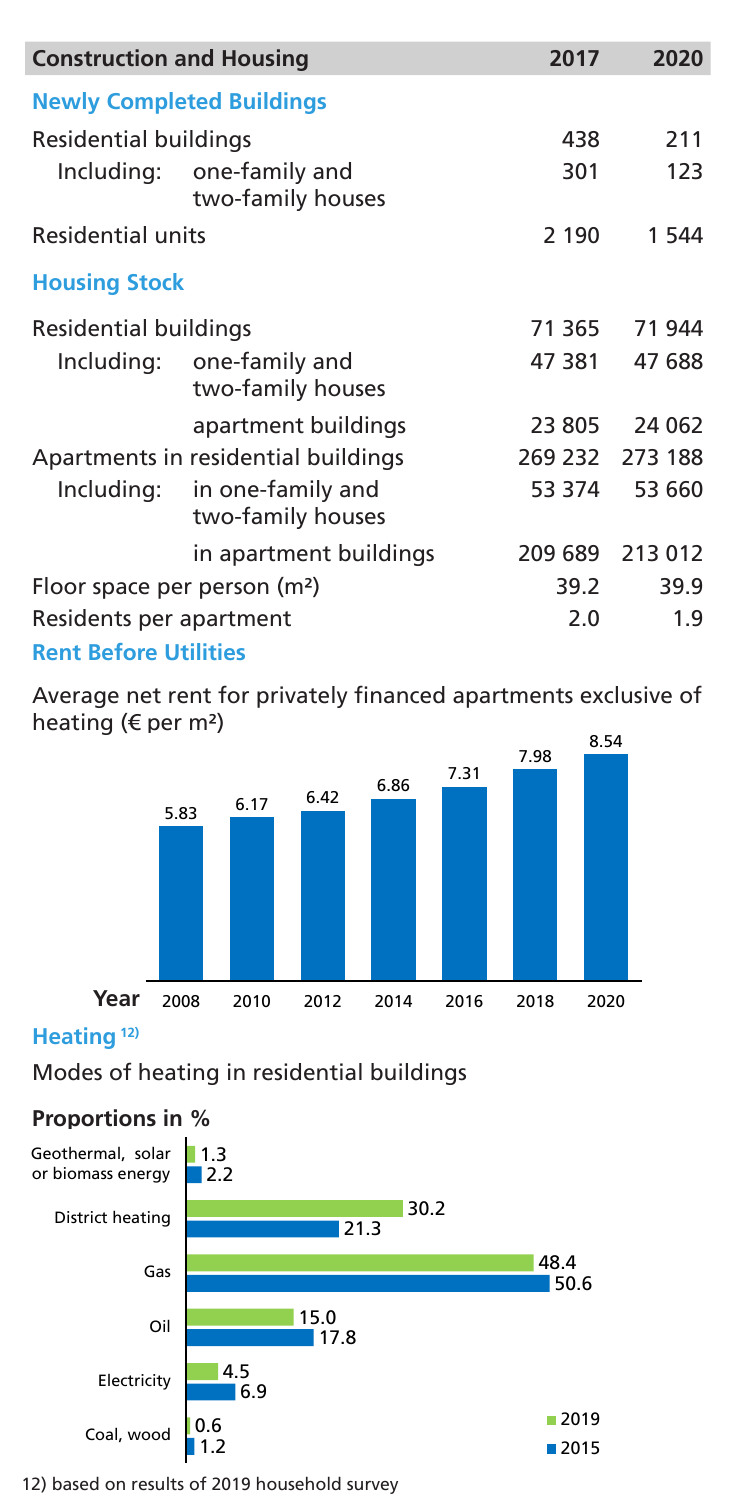| <b>Energy and Water Supply</b>                                                                                                              |                                  |                                                                                                                                                                                                                                                                                                                                                 |  |  |
|---------------------------------------------------------------------------------------------------------------------------------------------|----------------------------------|-------------------------------------------------------------------------------------------------------------------------------------------------------------------------------------------------------------------------------------------------------------------------------------------------------------------------------------------------|--|--|
| Electricity (1 000 kWh)                                                                                                                     |                                  |                                                                                                                                                                                                                                                                                                                                                 |  |  |
| Gas (1 000 kWh)                                                                                                                             |                                  |                                                                                                                                                                                                                                                                                                                                                 |  |  |
| District heating (1 000 kWh)                                                                                                                |                                  | 1 321 085<br>29 344                                                                                                                                                                                                                                                                                                                             |  |  |
| Water (1 000 m <sup>3</sup> )                                                                                                               |                                  |                                                                                                                                                                                                                                                                                                                                                 |  |  |
| <b>Immissions</b>                                                                                                                           |                                  |                                                                                                                                                                                                                                                                                                                                                 |  |  |
| <b>Measured at Nuremberg Jakobsplatz</b>                                                                                                    |                                  |                                                                                                                                                                                                                                                                                                                                                 |  |  |
| Nitrogen dioxide NO <sub>2</sub> (µg/m <sup>3</sup> )                                                                                       |                                  |                                                                                                                                                                                                                                                                                                                                                 |  |  |
| Particulate matter PM <sub>2.5</sub> (µg/m <sup>3</sup> ))                                                                                  |                                  | 12                                                                                                                                                                                                                                                                                                                                              |  |  |
|                                                                                                                                             | <b>Days</b>                      |                                                                                                                                                                                                                                                                                                                                                 |  |  |
| Ozone days <sup>13)</sup><br><b>Climate</b>                                                                                                 |                                  |                                                                                                                                                                                                                                                                                                                                                 |  |  |
|                                                                                                                                             |                                  | 2021                                                                                                                                                                                                                                                                                                                                            |  |  |
| $(^{\circ}C)$                                                                                                                               |                                  | 9.3                                                                                                                                                                                                                                                                                                                                             |  |  |
| temperature                                                                                                                                 |                                  |                                                                                                                                                                                                                                                                                                                                                 |  |  |
|                                                                                                                                             |                                  | 0.5<br>734.4                                                                                                                                                                                                                                                                                                                                    |  |  |
|                                                                                                                                             | 114.0                            |                                                                                                                                                                                                                                                                                                                                                 |  |  |
| (hours)                                                                                                                                     |                                  | 1 623.3                                                                                                                                                                                                                                                                                                                                         |  |  |
|                                                                                                                                             |                                  |                                                                                                                                                                                                                                                                                                                                                 |  |  |
|                                                                                                                                             |                                  |                                                                                                                                                                                                                                                                                                                                                 |  |  |
| Airport <sup>16)</sup>                                                                                                                      |                                  | 2021                                                                                                                                                                                                                                                                                                                                            |  |  |
|                                                                                                                                             | 64 111                           | 33 094                                                                                                                                                                                                                                                                                                                                          |  |  |
|                                                                                                                                             | 4 186 961                        | 1 063 153                                                                                                                                                                                                                                                                                                                                       |  |  |
|                                                                                                                                             | 8 1 2 0                          | 7935                                                                                                                                                                                                                                                                                                                                            |  |  |
| <b>Harbour</b>                                                                                                                              |                                  |                                                                                                                                                                                                                                                                                                                                                 |  |  |
| Ship arrivals                                                                                                                               |                                  |                                                                                                                                                                                                                                                                                                                                                 |  |  |
| Freight turnover (Mt) <sup>15)</sup>                                                                                                        |                                  |                                                                                                                                                                                                                                                                                                                                                 |  |  |
| <b>Public Transport</b>                                                                                                                     |                                  |                                                                                                                                                                                                                                                                                                                                                 |  |  |
| Passengers (1 000)                                                                                                                          |                                  | $-16)$                                                                                                                                                                                                                                                                                                                                          |  |  |
| Length of route network (km) <sup>17)</sup><br><b>Stops</b>                                                                                 |                                  | 610.2                                                                                                                                                                                                                                                                                                                                           |  |  |
|                                                                                                                                             |                                  | 617                                                                                                                                                                                                                                                                                                                                             |  |  |
| <b>Roads within City Limits</b>                                                                                                             |                                  |                                                                                                                                                                                                                                                                                                                                                 |  |  |
| Total length (km)                                                                                                                           |                                  | 1 1 5 9<br>1016                                                                                                                                                                                                                                                                                                                                 |  |  |
| Including municipal roads (km)                                                                                                              |                                  |                                                                                                                                                                                                                                                                                                                                                 |  |  |
| <b>Motor Vehicles</b>                                                                                                                       |                                  |                                                                                                                                                                                                                                                                                                                                                 |  |  |
| Registered motor vehicles                                                                                                                   |                                  | 296 114<br>247 825                                                                                                                                                                                                                                                                                                                              |  |  |
| Including saloons and station wagons<br>$\binom{3}{2}$ Days with a ozone concentration $\frac{1}{2}$ ug/m <sup>3</sup> as floating 8-h-mean |                                  |                                                                                                                                                                                                                                                                                                                                                 |  |  |
|                                                                                                                                             | from norm <sup>14)</sup><br>(mm) | 2017<br>2822698<br>5 791 879<br>1 236 054<br>30 622<br>2017<br><b>Annual Averages</b><br>29<br>14<br>14<br>Absolute deviation in celsisus<br>Percentage of norm <sup>14)</sup><br>Percentage of norm <sup>14)</sup><br>2017<br>2017<br>402<br>16.94<br>2017<br>200 478<br>609.4<br>624<br>2017<br>1 1 5 6<br>1012<br>2017<br>287 041<br>242 017 |  |  |

13) Days with a ozone concentration >120  $\mu$ g/m<sup>3</sup> as floating 8-h-mean

14) Norm = long-term mean value Nuremberg Airport, 1961 - 1990

15) From 2021 freight handling without truck traffic. Only train and ship tonnage included

16) Due to the 2021 pandemic, no or only limited meaningful data available

17) Calculation of the length of route network from 2019 onwards on the basis of the responsibility according to the public service obligation